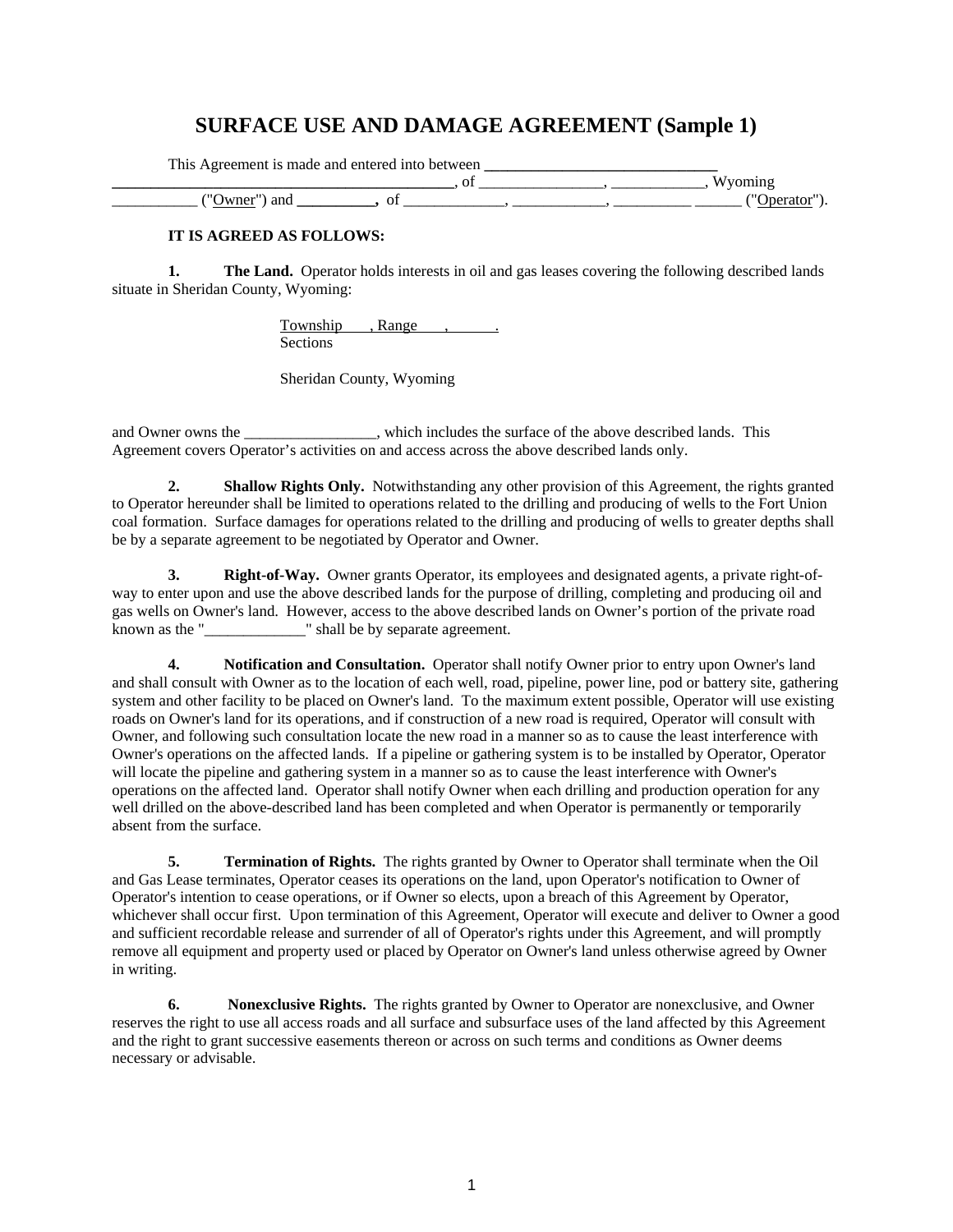**7. Payments.** As compensation for surface damages, Operator will pay to Owner the following:

- **a.** Stratigraphic Test. \$\_\_\_\_\_\_\_\_\_ per stratigraphic test (well drilled only to obtain geologic information which is not completed for production) on Owner's land. This amount shall be paid by Operator to Owner before entering upon the premises to drill.
- **b.** Well Locations. \$\_\_\_\_\_\_\_\_\_\_ for each well location. This amount shall be paid by Operator to Owner before entering upon the premises to drill the well. Operator shall also pay to Owner an annual rental of \$\_\_\_\_\_\_\_\_\_\_ per year for each well site location. This annual payment shall be made on the anniversary date of the commencement of drilling of each well in each and every year until the well has been plugged and abandoned and the location of any roads and pipelines constructed in connection therewith have been reclaimed as provided herein.
- **c. Roads.** Operator shall pay to Owner an initial access fee of \$  $per$  per rod for use of existing roads on Owner's land, and the rate of \$\_\_\_\_\_\_\_\_\_ per rod for new roads constructed by Operator or existing roads improved by Operator on Owner's land. Operator shall pay to Owner an annual access rental at the rate of \$\_\_\_\_\_\_\_\_\_ per rod for use of roads on Owner's land. The annual payment shall commence one year from the anniversary date set out in Paragraph 7.b. above for the well or wells served by such road, and shall be made on the anniversary date in each and every year thereafter until the road is reclaimed and restored by operator as provided herein. Operator shall provide Owner with a plat showing the location and length of all roads promptly after their first use, construction or improvement.

## **d. Pipelines.**

- i) For each gas gathering system pipeline and each water pipeline less than 8 inches in diameter installed by Operator, Operator shall pay to Owner the sum of \$\_\_\_\_\_\_\_\_\_ per rod for each such pipeline unless pipelines are located in the same ditch, in which case a single payment shall be made. A take up of any such pipeline shall be at the rate of \$\_\_\_\_\_\_\_\_\_ per rod. For pipelines 8 inches in diameter or larger installed by Operator, Operator shall pay to Owner the sum of \$ per rod for each such pipeline. A take up of any such pipeline shall be at the rate of \$\_\_\_\_\_\_\_\_\_ per rod. Payments for pipelines shall be made by Operator to Owner within fifteen (15) days after installation or take up of the pipeline. There shall be no annual rental payment.
- ii) The pipelines referred to in this paragraph are only those gathering system pipelines used in connection with wells drilled on Owner's land or as allowed pursuant to Paragraph 8 below. Surface damages for high pressure (greater than 970 psi) gas transmission pipelines serving lands other than those owned by Owner shall be by separate agreement.
- iii) Operator shall be responsible for backfilling, repacking, reseeding and re-contouring the surface so as not to interfere with Owner's operations. Operator shall provide Owner with a plat showing the length and location of all pipelines and gathering systems promptly after their installation. All pipelines and gathering systems located by Operator on the premises shall be buried to the depth of at least three (3) feet below the surface. Owner reserves the right to occupy, use and cultivate the lands affected by such pipelines, and to grant such rights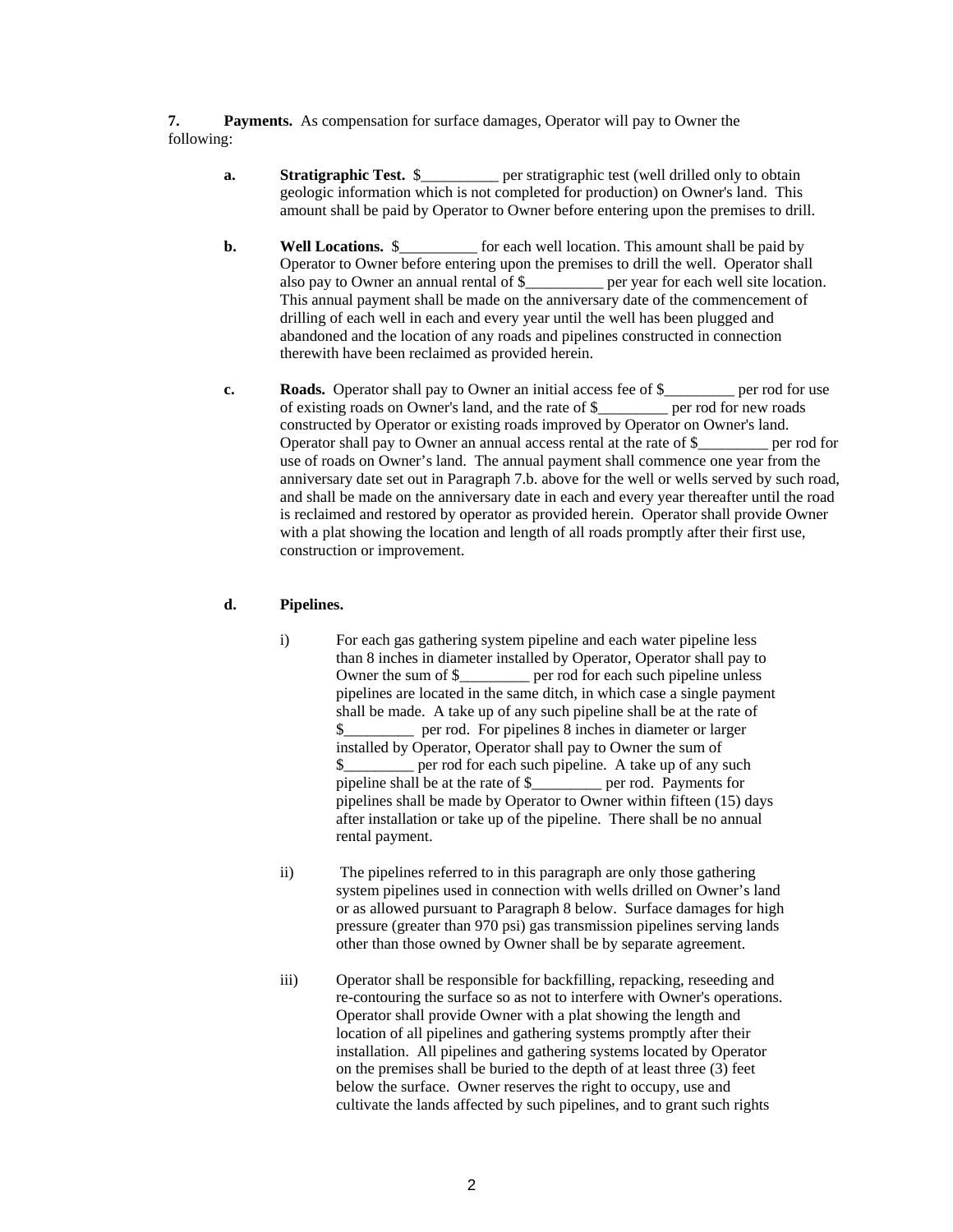to others, so long as such use does not interfere with Operator's operations. If Operator fails to use any pipeline for a period in excess of 24 consecutive months, the pipeline shall be deemed abandoned and Operator shall promptly take all actions necessary or desirable to clean up, mitigate the effects of use, and render the pipeline environmentally safe and fit for abandonment in place. All such clean up and mitigation shall be performed in compliance with all federal, state and local laws and regulations.

**e. Gathering, Metering and Compression Sites.** For each central gathering facility or "battery site" Operator shall pay to Owner an initial fee of \$ This amount shall be paid by Operator to Owner before entering upon the premises to construct the battery site. Operator shall also pay to Owner an annual rental of \$\_\_\_\_\_\_\_\_\_ per year for each battery site location.

## **f. Power Lines.**

- i) Operator will consult with Owner and with the independent power company supplying power to Operator with respect to the location of overhead power lines prior to construction. Overhead power lines will be constructed so as to cause the least possible interference with Owner's visual landscape and Owner's existing and future ranching operations, and, to the maximum extent possible, overhead power lines will be constructed along fence lines or property lines. Construction shall not begin unless Owner has consented to the location of such power lines.
- ii) All power lines constructed by Operator downstream of the independent power company's meters shall be buried and all power line trenches shall be fully reclaimed and reseeded to the satisfaction of Owner. For buried power lines, Operator shall pay Owner a one-time payment of \$\_\_\_\_\_\_\_\_ per rod unless such power line is installed in the same ditch and at the same time as the pipelines described herein, in which case there will be no duplication of payment.
- **g. Increase or Decrease in Payments.** On the fifth anniversary of this Surface and Damage Agreement, and every five years thereafter, surface damage payments provided for in this paragraph shall be increased or decreased (but never below the amounts stated herein) by a percentage equal to the increase or decrease in the Consumer Price Index as published by the United States Department of Commerce for the preceding five year period.

**8. Limitation on Rights.** Owner's land may not be used in connection with operations on other lands owned by Owner which are not described herein or on other premises not owned or leased by Owner without Owner's written consent.

**9.** Locations. All well site locations shall be limited to approximately one (1) acre of land while drilling and no more than one-half (½) acre for permanent facilities. No wells shall be drilled within 1,000 feet of any residence, house or barn on the property without the prior written consent of Owner. No housing or dwelling unit shall be constructed or placed on Owner's land by Operator.

**10. Operations.** Operator shall at all times keep the well sites and the road rights-of-way safe and in good order, free of noxious weeds, litter and debris, and shall spray for noxious weeds upon reasonable demand therefor by Owner. All cattleguards and fences installed by Operator shall be kept clean and in good repair. Operator shall not permit the release or discharge of any toxic or hazardous chemicals or wastes on Owner's land.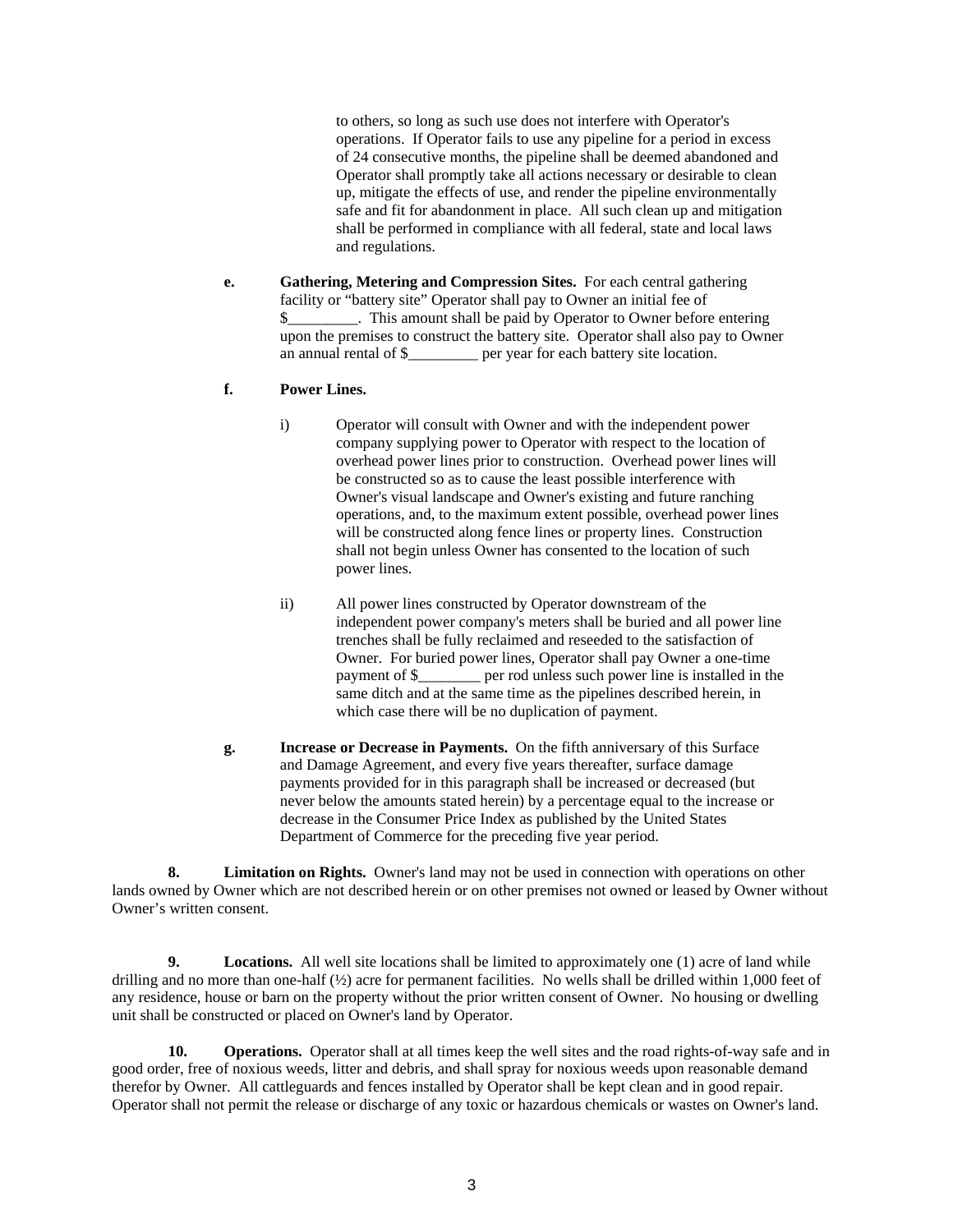Operator shall remove only the minimum amount of vegetation necessary for the construction of roads and facilities. Topsoil shall be conserved during excavation and reused as cover on disturbed areas to facilitate regrowth of vegetation. No construction or routine maintenance activities will be performed during periods when the soil is too wet to adequately support construction equipment. If such equipment creates ruts in excess of two inches deep, the soil shall be deemed too wet to adequately support construction equipment. All culverts shall be at least 18 inches in diameter. All surface facilities not subject to safety requirements shall be painted to blend with the natural color of the landscape. Only truck mounted drilling rigs will be allowed to drill on the property, and no seismic operations shall be permitted without Owner's written consent.

**11. Consolidation of Facilities.** Whenever possible, Operator will consolidate its facilities for as many wells as practical. Incoming power will be located at centralized points to minimize to the maximum extent possible the construction of above ground power lines. Battery sites will serve as many wells as possible. The consolidated facilities may not be used for operations connected with lands not owned by Owner or with lands owned or leased by Owner which are not described herein.

**12. Dry Hole.** If Operator does not discover oil and gas in paying quantities at a well site and determines the well to be a "dry hole" or upon cessation of production, Operator will give Owner thirty (30) days written notice of the opportunity to take over any abandoned well and convert the well to a water well. If Owner elects in writing to take over the abandoned well and convert the well to a water well, then the Owner will assume all liability and costs associated with the well thereafter, and both parties shall execute any and all documents necessary to provide that the water in the well shall become the property and responsibility of the Owner. If Owner does not elect to take over the well and convert it to a water well, then Operator shall fill and level the location, recontour the location, distribute the top soil, make the location ready for reseeding and reseed the area, and plug and abandon the well as required by applicable law and regulations. All cleanup and restoration requirements shall be completed, if weather permits, by Operator within six (6) months after termination of drilling or production activities at the well site.

**13.** New Roads. Any new roads constructed by or for Operator shall be limited to twenty (20) feet in width for the actually traveled roadbed, together with a reasonable width, not to exceed fifteen (15) feet from the edge of the actually traveled roadbed for fills, shoulders and crosses. No permanent roads will be constructed unless absolutely necessary and Owner consents to the construction and location of the road. Operator shall annually maintain existing and newly constructed roads used by Operator to the satisfaction of Owner, which maintenance may include shaling, ditching, graveling, blading, installing and cleaning culverts, and spraying for noxious weeds.

**14. Fences.** Operator shall construct stock-tight fences around any dangerous area, including any pits where Operator drills wells. Operator shall rehabilitate and restore all disturbed areas caused by Operator's operations within six (6) months after termination of drilling or production activities at the well site and right-ofway, unless inclement weather prevents such rehabilitation and restoration within that time period.

**15.** Cattleguards. Operator shall construct cattleguards with wings at all fence crossings designated by Owner. Installation of the cattleguards shall be at the sole cost and expense of Operator. Cattleguards shall not be less than 16 feet wide by 8 feet across and shall be set on concrete sills not less than 24 inches high by 16 inches wide. Fence braces shall be installed on each side of the cattleguards. Fence braces shall be constructed of like quality material and installed in like style and form as the fence braces currently constructed on Owner's lands. Cattleguards shall be constructed approximately 6 inches above the existing grade of the road so that water does not run into the cattleguard. Operator shall be responsible for maintenance of all cattleguards used by Operator, together with wings and attached braces. All cattleguards currently in existence on roads used by Operator which are not aligned with existing fence lines shall be reconstructed by Operator so as to be in line with the fence.

**16. Improvements.** No fences, cattleguards or other improvements on Owner's property shall be cut or damaged by Operator without the prior written consent of Owner and the payment of additional damages or the institution of other safeguards to protect the rights and property of the Owner. Upon final termination of Operator's rights under this Agreement, Operator shall return all roads and other rights-of-way or sites as near as practical to the condition which they were in prior to the execution of this Agreement, unless otherwise agreed by Owner. Unless otherwise agreed by Owner, all disturbed areas caused by Operator's activities will be reseeded. Cattleguards shall be removed and fences restored as near as practical to the original condition unless otherwise agreed by Owner,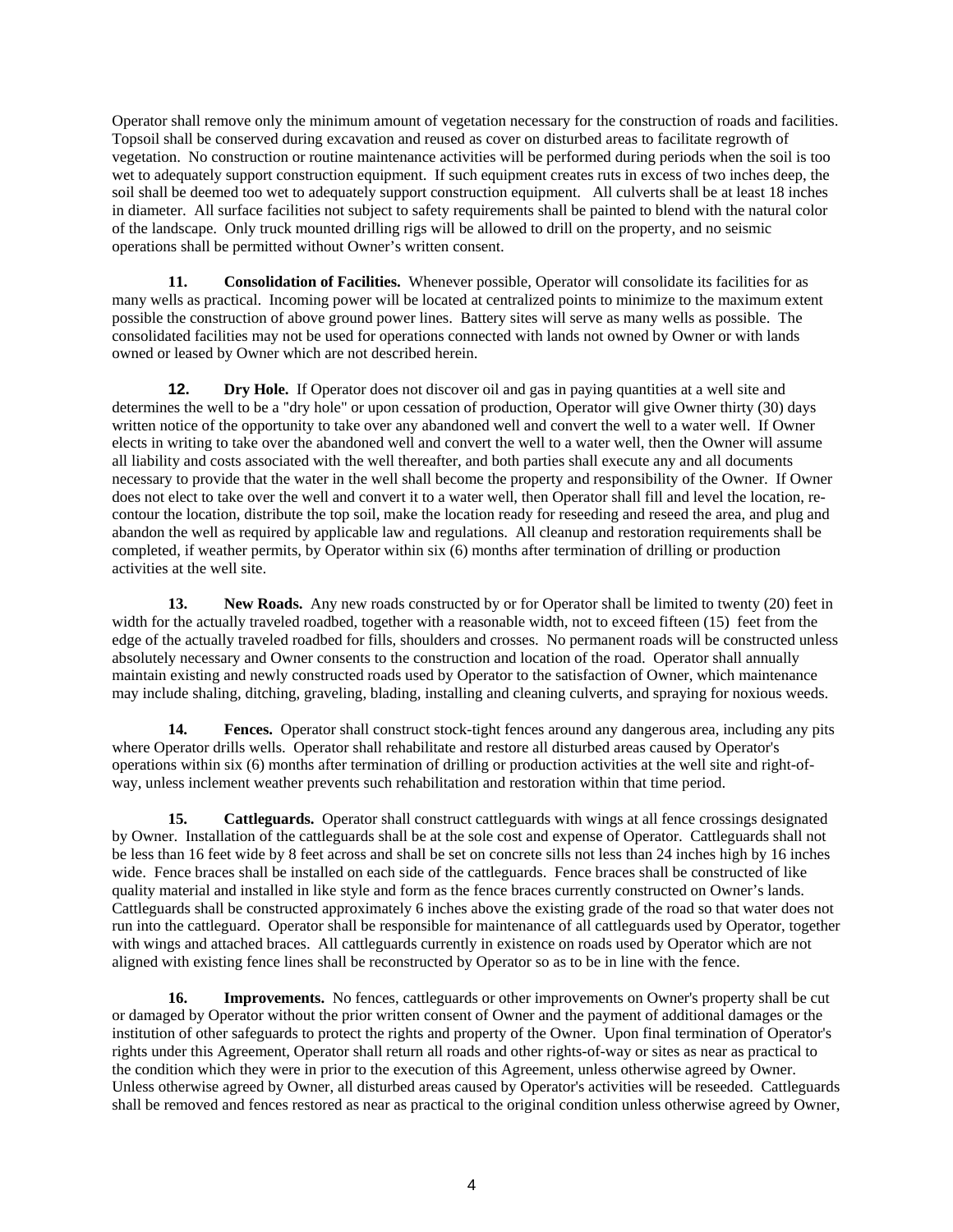in which case all cattleguards installed by Operator shall become the property of Owner. All cattleguards and fences installed by Operator shall be kept clean and in good repair.

**17. Fencing of Access Roads.** Operator will not fence any access roads without the prior consent of Owner.

**18. Purchase of Shale and Water.** To the extent that Operator's activities require the use of shale, gravel, or water, where reasonable and practicable Operator shall purchase shale, gravel, or water from Owner at the rates prevailing in the area. Operator recognizes Owner's concern about importation of noxious weeds onto Owner's land and, therefore, agrees wherever possible to purchase shale, gravel, or water from Owner.

**19. First Preference for Work.** Operator shall give first preference to Owner in awarding contracts for any work required to be performed on Owner's land pursuant to the terms of this Agreement, including but not limited to earthmoving, grading or plowing roads, spraying noxious weeds, or reseeding, provided that Owner has the equipment necessary to accomplish the work, is capable of adequately performing the work and is willing to perform the work at rates prevailing in the area.

**20. Payments.** The payments herein provided are acknowledged by Owner as sufficient and in full satisfaction for damages to Owner caused or created by the reasonable and customary entry, rights-of-way and operation and use of the roads and well sites, but do not include damage to livestock, buildings or improvements, or injuries to persons or to any damage or destruction caused to Owner's wells or water supply on the property. Operator shall be liable for damages if, as a result of its operations hereunder, any water on or under the premises which had been potable is affected to the extent that it is rendered nonpotable for humans, cattle or other ranch animals on Owner's premises, or any such water supply, well or reservoir be destroyed or its output diminished. Operator shall be liable for any downstream damage caused to other lands or the operations of other landowners. This Agreement does not relieve Operator from liability due to Operator's negligence or due to spills or discharges of any hydrocarbon or toxic or hazardous chemicals or wastes, or from leaks or breaks in Operator's pipelines. Damage to livestock and damage to crops shall be paid for by Operator at current market value. Any fires caused by Operator's personnel, agents, or assigns shall be paid for by paying the cost of replacement pasture, the costs of trailing or trucking cattle to replacement pasture plus replacement and/or repair costs for all personal property destroyed or damaged. The cost of replacement pasture will be determined by the amount generally accepted in the area for like kind pasture.

**21. Restoration.** Unless Owner otherwise agrees in writing, upon termination of any of Operator's operations on Owner's land, Operator shall fully restore and level the surface of the land affected by such terminated operations as near as possible to the contours which existed prior to such operations. Operator shall use water bars and such other measures as appropriate to prevent erosion and nonsource pollution. Operator shall fully restore all private roads and drainage and irrigation ditches disturbed by Operator's operations as near as possible to the condition which existed prior to such operations. All surface restoration shall be accomplished to the satisfaction of Owner.

**22. Reseeding.** All reseeding shall be done with suitable grasses selected by Owner and during a planting period selected by Owner. Reseeding shall be done at the rate of twelve (12) pounds of seed per acre for range land, and an amount to be determined by Owner for irrigated ground. In the absence of direction from Owner, no reseeding (except for borrow pits) will be required on any existing access roads. It shall be the duty of Operator to insure that a growing ground cover is established upon the disturbed soils and Operator shall reseed as necessary to accomplish that duty. It shall further be the duty of Operator to inspect and control all noxious weeds as may become established within areas used or disturbed by Operator. Operator shall inspect disturbed areas at such times as Owner shall reasonably request in order to determine the growth of ground cover and/or noxious weeds, and Operator shall reseed ground cover and control noxious weeds from time to time to the extent necessary to accomplish its obligations hereunder. Operator recognizes that this shall be a continuing obligation and Operator shall reseed ground cover and/or control noxious weeds until areas disturbed by Operator are returned to as good condition as existed prior to construction.

**23.** No Warranty. Owner makes no warranty of title or otherwise in entering into this Agreement.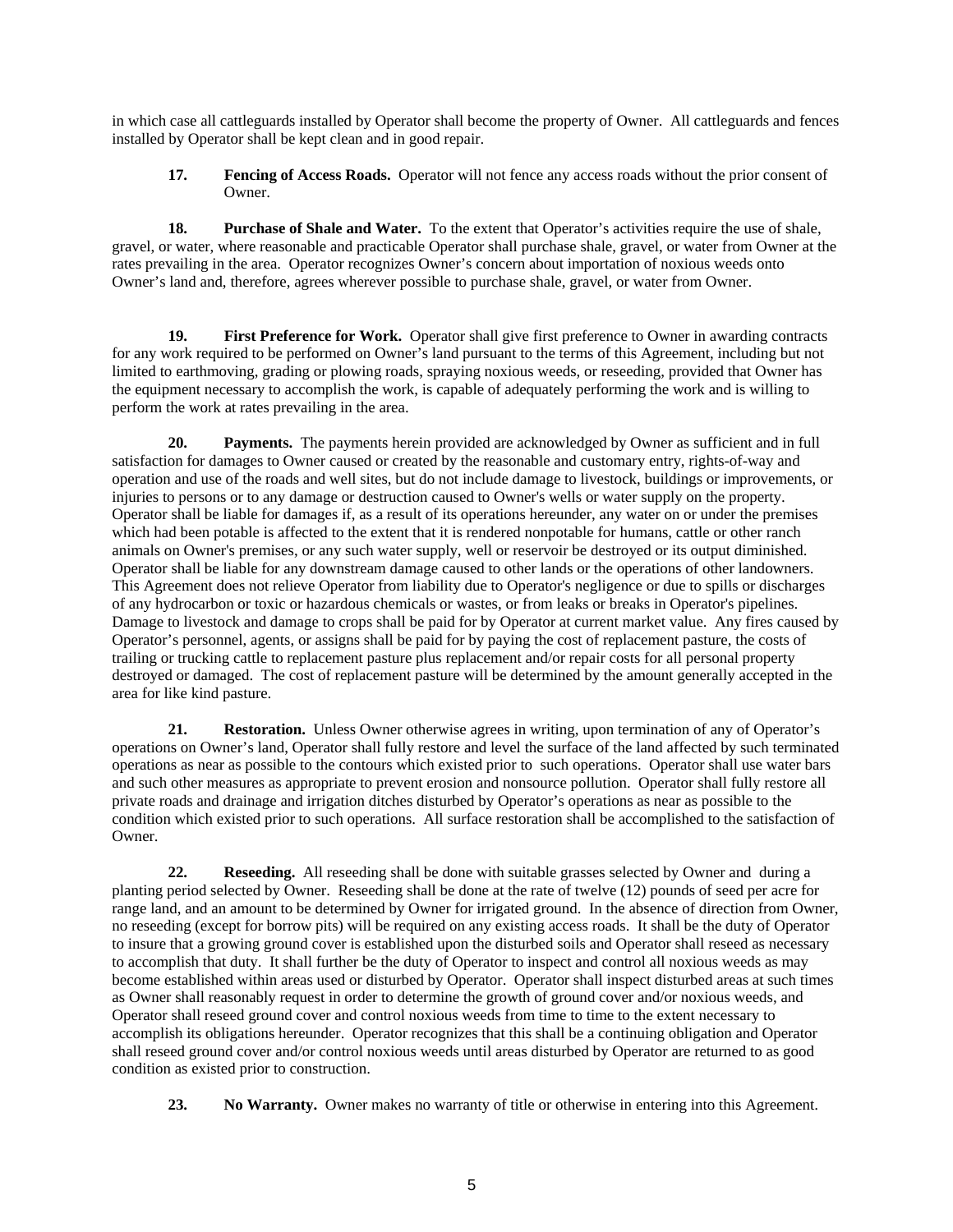**24. Nondisturbance.** Operator and its employees and authorized agents shall not disturb, use or travel upon any of the land of Owner not subject to this Agreement.

**25. Firearms and Explosives.** None of Operator's employees or authorized agents or any other person under the direction or control of Operator shall be permitted to carry firearms or any weapon while crossing Owner's property, and such persons shall not hunt or fish on Owner's property and shall not trespass on Owner's property for the purposes of hunting or fishing or recreational uses. No dogs will be permitted on Owner's property at any time. No explosives shall be used on Owner's property. Operator will notify all of its contractors, agents and employees that no dogs, firearms, weapons, hunting, fishing or recreational activities will be allowed on Owner's property.

**26. Surface Owner's Water.** Operator shall not disturb, interfere with, fill, or block any creek, reservoir, spring, or other source of water on Owner's land. Before conducting any drilling operations, Operator, at its sole cost and expense, will measure or cause to be measured the static water level and productive capacity of all water wells and springs located on Owner's land within one mile of Operator's wells, and will test the water wells for the presence of methane. Operator shall also provide Owner a chemical analysis of all wells and springs within one mile of Operator's wells, which analysis shall measure, at a minimum, the following:

> pH Hardness (ppm and grains/gallon) Conductivity (mmhos/cm) Sodium Absorption Ratio Adjusted Sodium Absorption Ratio Cation/Anion Ratio PPM of Calcium, Magnesium, Potassium, Sodium, Iron Total Alkalinity (CaCO3) Carbonate Bicarbonate Hydroxide Chloride Sulfur as SO4 Salt Concentration (TDS) Boron Nitrate Nitrite Ammonia Nitrogen Phosphorus Methane

Owner shall be notified prior to such testing and measuring and Owner or its agents or representatives shall have the right to be present during such testing and measuring. The results of these tests and measurements will be immediately provided to Owner. Operator shall establish a continuing water well monitoring program to identify changes in the capacity of any water wells located on Owner's land and in the methane content of the wells, and Operator shall immediately provide that monitoring data to Owner.

**27. Loss or Impairment of Water Wells or Springs.** In the event that any water well or spring located on Owner's land is lost or materially diminished in productivity, or the quality of water produced by such well or spring is reduced so that the water is unusable by livestock or humans (as the case may be), as a result of production of oil, gas, or water by Operator, Operator shall, at its expense, immediately repair or replace any water well or spring which is lost or diminished in productivity with a new water well or spring at least equal in productivity and quality of water to the lost or diminished well or spring, using a water well drilling contractor acceptable to Owner.

**28. Produced Water.** Surface discharge of produced water will be allowed on Owner's land only with Owner's prior written consent, and only after Owner has approved, in writing, Operator's written water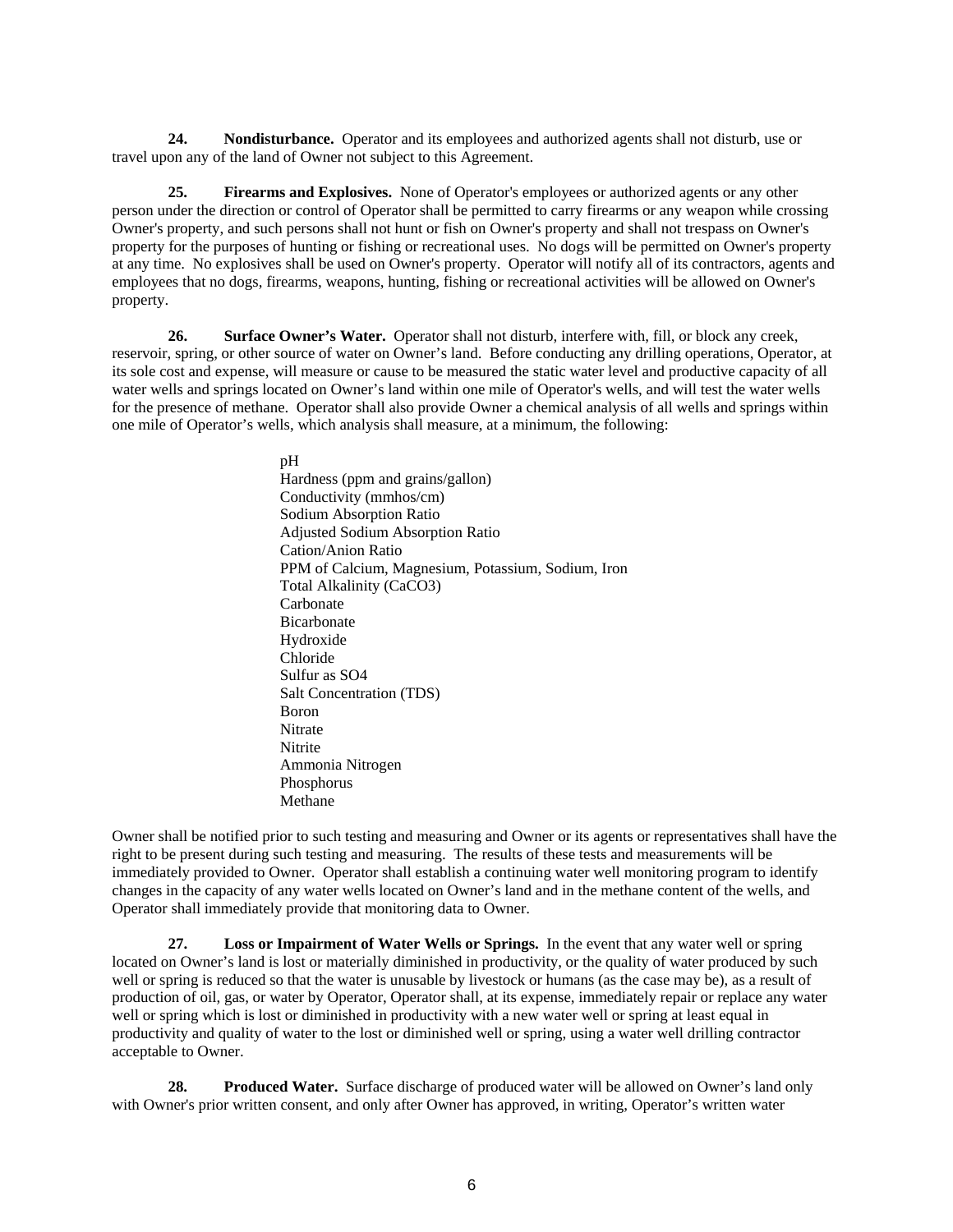management plan for each discharge point located on Owner's land. In any event, such discharge will be permitted only if it does not degrade or adversely affect the quality of water in reservoirs and water courses on Owner's land or otherwise damage Owner's land. If Owner does not consent to surface discharge of produced water, Operator shall be responsible for piping water off Owner's land and making appropriate arrangements for discharge with adjacent landowners. All water produced and discharged from Operator's wells shall be produced and discharged in accordance with all applicable rules and regulations of any governmental authority. Whenever possible, and if Owner so consents, the produced water shall be discharged directly into an existing drainage system or reservoir, if allowed by applicable laws and regulations, and if the discharge will not degrade or adversely affect the quality of water in the drainage system or reservoir, so that the Owner may make beneficial use of the water. Produced water shall be discharged in a way so as to cause the least amount of surface disturbance and damage to Owner's land.

**29. Reservoirs.** If Owner consents to the discharge of produced water but does not wish Operator to discharge any of its produced water into Owner's existing reservoirs, Operator shall be solely responsible for finding a suitable water discharge location acceptable to Owner, building the necessary catchment structures (including pipelines, dikes, dams, and outlet piping) and maintaining the same at its sole cost, risk and expense. Similarly, if Operator requests and is granted permission to use any of Owner's reservoirs, should any such reservoirs require modification, upgrading and/or improvement to be able to hold Operator's produced water, any such modification, upgrading or improvement shall be done at Operator's sole cost, risk and expense. Owner shall not be responsible for payment of any cost associated with Operator's development activities which shall include, but not be limited to water discharge, catchment of produced water or maintenance of any related facilities.

**30. Water Well Mitigation Agreement.** Operator is aware that its operations may impact domestic and/or agricultural water wells in the vicinity of coal bed methane producing wells. In order that the parties hereto may avoid potential future conflict regarding loss of use or degradation of existing water wells by Owner, Owner and Operator hereby adopt the terms and conditions of the Water Well Mitigation Agreement attached hereto as Exhibit "A," to the extent that the terms of Exhibit "A" are not inconsistent with the terms of this Agreement.

**31. Enforcement Costs.** If Operator defaults under this Agreement, Operator shall pay all costs and expenses, including a reasonable attorney's fee, incurred by Owner in enforcing this Agreement.

**32. Time.** Time is of the essence in this Agreement.

**33.** Indemnification. To the maximum extent permitted by law, Operator will indemnify, defend and hold Owner, and if applicable, Owner's officers, directors, employees, agents, successors and assigns harmless from any and all claims, liabilities, demands, suits, losses, damages and costs (including, without limitation, any attorney fees) which may arise out of or be related to Operator's activities on Owner's property (including, without limitation, any claims that Operator's operations hereunder are either illegal, unauthorized, or constitute an improper interference with any parties' rights, or have damaged the lands or operations of adjacent landowners, and including any claims based on the alleged concurrent negligence of Owner).

**34.** Compliance with Law. Operator shall conduct operations and activities in accordance with existing local, state and federal laws, rules and regulations.

**35.** Release. To the maximum extent permitted by law, Operator releases and waives and discharges Owner, and, if applicable, Owner's officers, directors, employees, agents, successors and assigns from any and all liabilities for personal injury, death, property damage or otherwise arising out of Operator's operations under this Agreement or use of Owner's property.

**36. Notice.** Notice may be given to either party to this Agreement by depositing the same in the United States mail postage prepaid, duly addressed to the other party at the address set out below the party's signature on this Agreement. Such notice shall be deemed delivered when deposited in the United States mail.

**37. Designated Contact Person.** Operator and Owner will each from time to time designate an individual, with appropriate twenty-four hour telephone and fax numbers, who is to be the primary contact person for discussions and decisions concerning matters related to this Agreement.